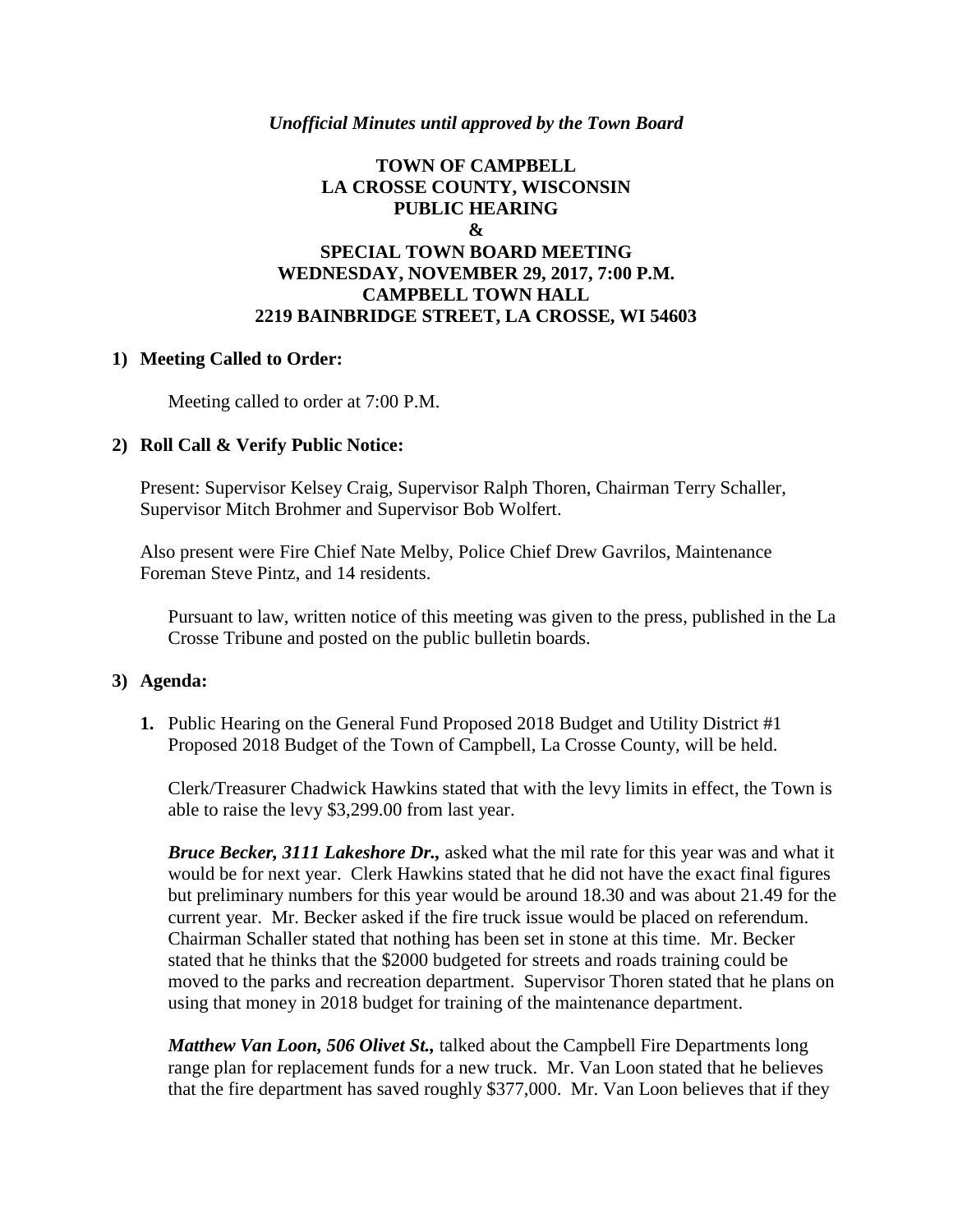ask for a \$500,000 truck, they would only be asking for an additional \$123,000. Chairman Schaller stated that any money saved has been put back into the General Fund Reserve account. Supervisor Wolfert spoke to the audience regarding budgeting and the way funds are spent and saved. Mr. Van Loon asked what was being proposed to be taken out of fund balance for 2018. Clerk Hawkins stated that roughly \$182,000 is currently being proposed for projects in 2018. The breakdown is roughly \$61,000 to finish the payments of the streets and roads projects from 2016, \$49,000 for ash tree removal in 2018 and \$70,000 for parking lot work at the Town Hall.

*Fire Chief Nate Melby, 2618 Thomas St.,* expressed his concerns about the possibility of a referendum for the purchase of a new fire truck. Mr. Melby's opinion is that the Board is effectively deciding as a Board is to not make a decision about a basic service that they have already saved the money to provide. Mr. Melby stated that as the Chief, he feels that is irresponsible. Mr. Melby also stated that this will be the  $8<sup>th</sup>$  year having a conversation about a replacement fire truck.

*Bruce Becker, 3111 Lakeshore Dr.,* asked Supervisor Thoren if any additional money has been budgeted for the people who have had their house flooded. Supervisor Thoren said that no additional money has been budgeted. Supervisor Thoren stated that a solution has not been found at this time so he does not even know how much to ask for at this time. Supervisor Thoren also stated that he has contacted an engineering company and is waiting for information.

*Lee Weis, 100 Church Dr.,* asked Clerk Hawkins how much money has been stuck back into the General Fund in the past few years. Clerk Hawkins stated that when he started in 2012, the fund balance was approximately \$680,000 and as of January 1, 2017, the fund balance was a little over \$1.2 million. Clerk Hawkins stated that not all of the reserve funds are from savings the past few years. Clerk Hawkins also stated that there have been years of very little gain but he did not have the exact numbers at this time.

# **Immediately following Public Hearing on the proposed budgets, a Special Town Electors Meeting will be held for the following purposes:**

**1.** To adopt the 2017 Town tax levy to be paid in 2018 pursuant to Section 60.10(1)(a) of Wisconsin Statutes.

Motion to adopt the 2017 Town tax levy to be paid in 2018 in the amount of \$1,158,129.00 made by Michelle Hammes, seconded by Bob Wolfert. **Motion Carried 7-6 (by show of hands)**

**2.** To approve the total year 2018 highway expenditures pursuant to Section 81.01(3) of Wisconsin Statutes.

Motion to approve \$330,667.00 for highway expenditures for 2018 made by Bob Wolfert, seconded by Terry Schaller. **Motion carried 7-3 (by show of hands)**